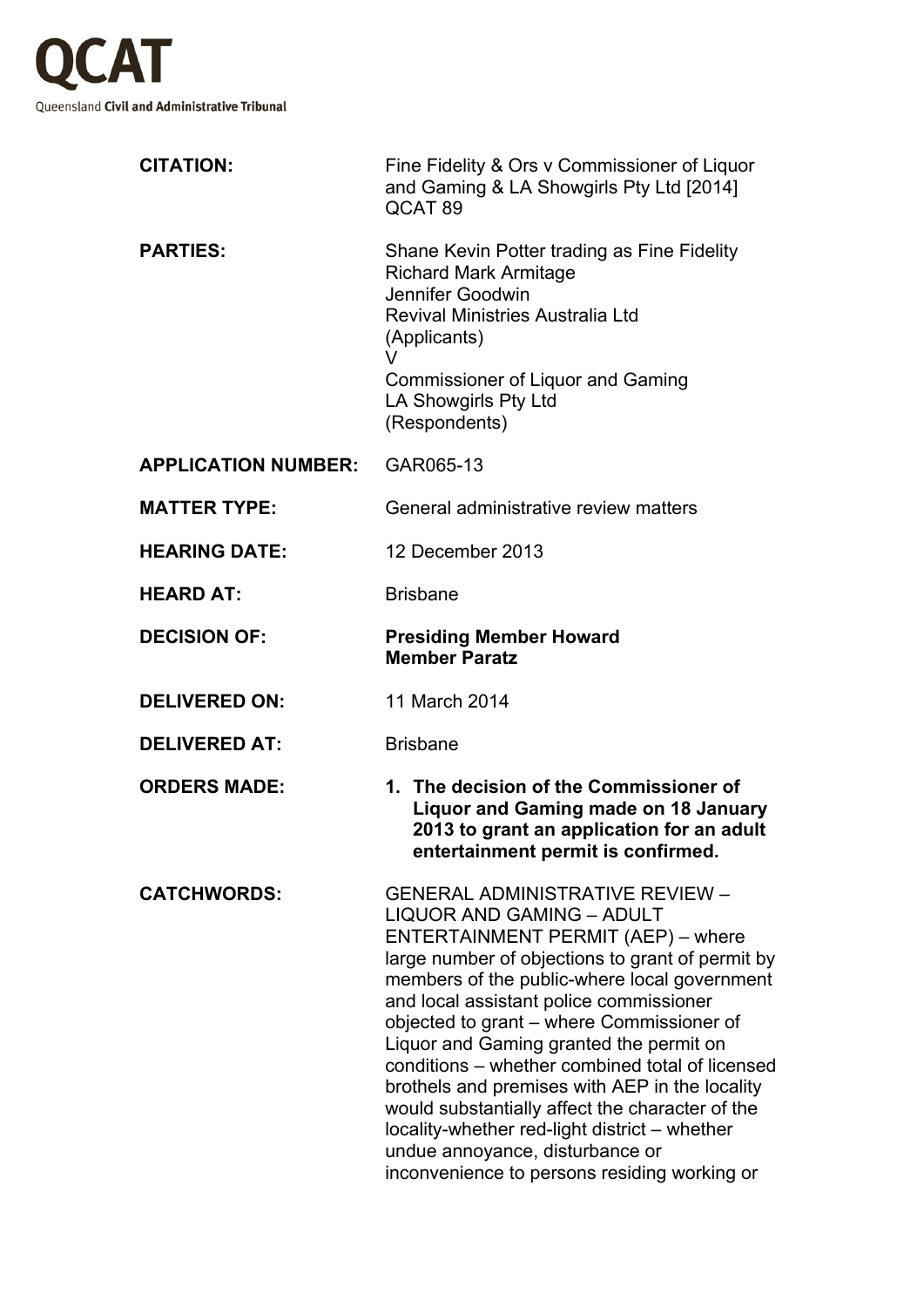doing business in the area – whether harm from alcohol abuse and misuse – whether adverse affect on health and safety of members of the public – whether an adverse affect on the amenity of the community

*Liquor Act* 1992 ss 3,4, 33, 34, Part 4A Division 6, 103Q, 103R, 103T, Part 5 Division 1, 107,107C, 107D, 107E, 107F, 109B, 117, 118, 119, 120, 121 *Liquor Regulation* 2002 *Liquor (Approval of Adult Entertainment Code) Regulation* 2002 *Queensland Civil and Administrative Tribunal Act* 2009 ss 19, 20

*Bad Girls Maroochydore Pty Ltd v Chief Executive, Office of Liquor & Gaming Regulation* [2004] QCA 45 *Bad Girls Maroochydore Pty Ltd v Chief Executive, Office of Liquor & Gaming Regulation* [2003] QSC 171 *Bad Girls Maroochydore Pty Ltd v Chief Executive, Office of Liquor and Gaming Regulation* (2002) (Liquor Appeals Tribunal) *Hanly & Anor v Chief Executive, Office of Liquor & Gaming Regulation* [2008] QCCTL 2 *Potter trading as Fine Fidelity & Ors v Commissioner of Liquor & Gaming &Anor.* [2013] QCAT 736

#### **APPEARANCES and REPRESENTATION (if any):**

| <b>FIRST APPLICANT:</b>   | There was no appearance by Mr Potter.                                                                                                     |
|---------------------------|-------------------------------------------------------------------------------------------------------------------------------------------|
| <b>SECOND APPLICANT:</b>  | Mr Richard Armitage represented himself.                                                                                                  |
| <b>THIRD APPLICANT:</b>   | Ms Jennifer Goodwin represented herself.                                                                                                  |
| <b>FOURTH APPLICANT:</b>  | Mr Paul Galligan and Ms Janet Galligan<br>represented Revival Ministries                                                                  |
| <b>FIRST RESPONDENT:</b>  | Mr Dominic Robinson, Counsel, instructed by<br>the Commissioner of Liquor & Gaming,<br>represented the Commissioner of Liquor &<br>Gaming |
| <b>SECOND RESPONDENT:</b> | Mr Matthew Jones from Liquor & Gaming<br>Specialists represented LA Showgirls Pty Ltd                                                     |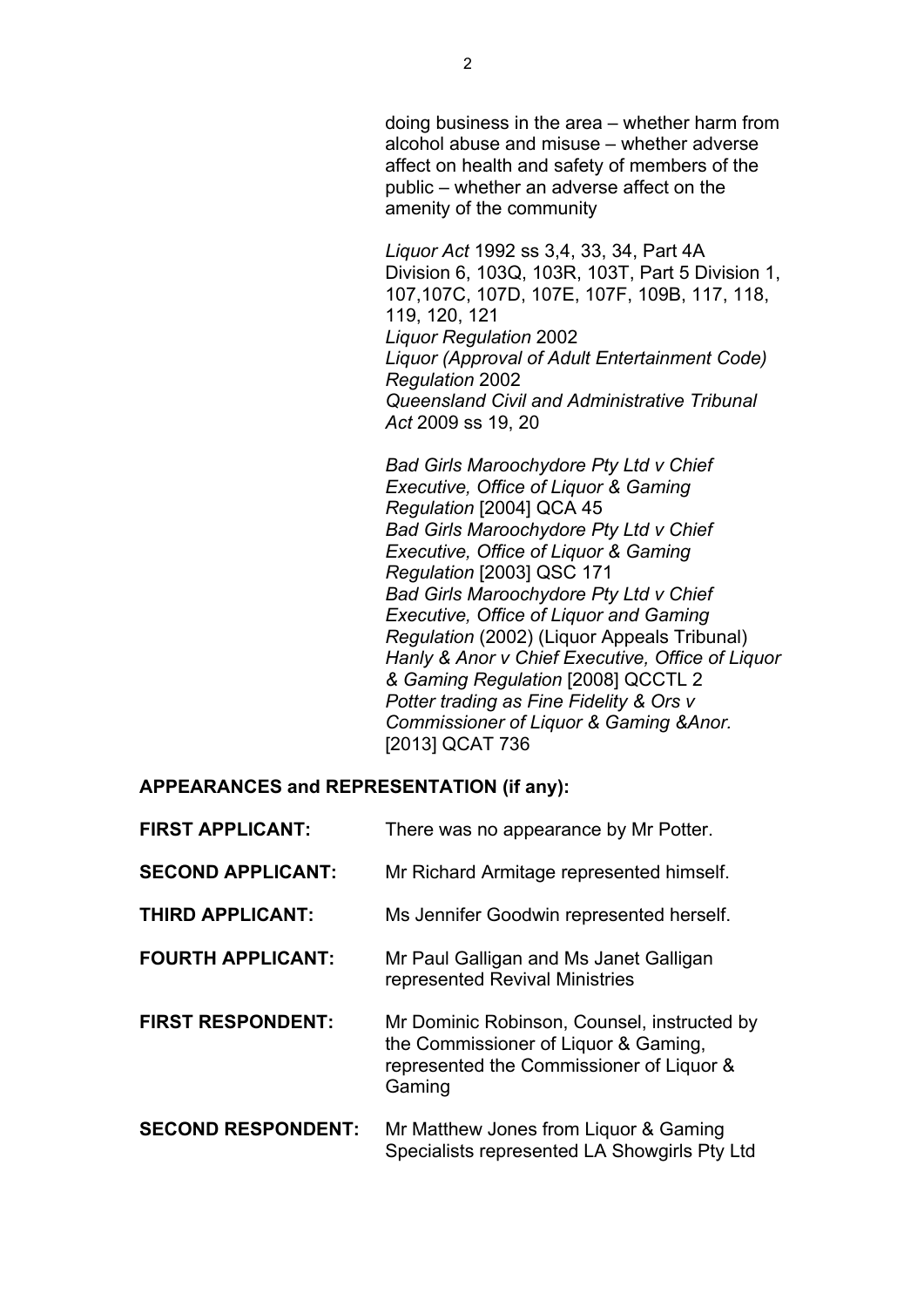### **REASONS FOR DECISION**

- [1] This proceeding involves four applications for review of a decision of the Commissioner of Liquor and Gaming (the Commissioner) to grant an adult entertainment permit (AEP) in respect of licensed premises at Toowoomba. The applications for review were made by persons who objected under the *Liquor Act* 1992 (the Act) to the granting of the AEP. The licensee who holds the AEP was joined as second respondent. The 4 proceedings were consolidated.
- [2] On 18 January 2013, the Commissioner granted an AEP to the second respondent (subject to a final inspection of the premises) for the hours 6pm to 5am Monday to Sunday on the following conditions:

The permittee must comply with the management plan submitted to the Office of Liquor and Gaming Regulation.

The permit does not authorise adult entertainment on Christmas Day or Good Friday.

The permittee must ensure that spruiking or touting for business does not occur outside or in the proximity of, the premises.

Sufficient lighting must be provided to ensure controllers can properly supervise the entertainment and patron behaviour.

The approved area must be fully enclosed in a way that prevents a person outside the area from seeing inside the area.

The permittee must keep and maintain an up-to-date daily register of the name of each controller, with each controller's starting and finishing time entered at the time of commencement and completion of duties as the premises as a controller respectively.

When adult entertainment is being provided under the authority of an adult entertainment permit, a licensee, permittee or controller must be present at all times, in all rooms and/or areas where the adult entertainment is being conducted to ensure that it is provided in accordance with the Liquor Act and all conditions of the permit.

Licensed crowd controllers are not permitted to perform duties as controllers at the premises whilst engaged to perform crowd control duties on Friday and Saturday nights only.

All exterior treatments to the premises must be kept subdued, using dark colours, with exterior signage being prohibited with exception to the business name and logo so as not to detract from the presentation of the overall street-scape.

#### **Background**

[3] LA Showgirls applied for a liquor licence, an extended hours trading permit (EHTP) and an AEP. The AEP application, although initially sought for longer hours (10am to 5am), was amended following an objections conference, to 6pm to 5am. The liquor licence and the EHTP were granted in December 2012. Those decisions have not been reviewed. The decision to grant the AEP was subsequently made in January 2013. It became clear at the hearing that the applicants or some of them did not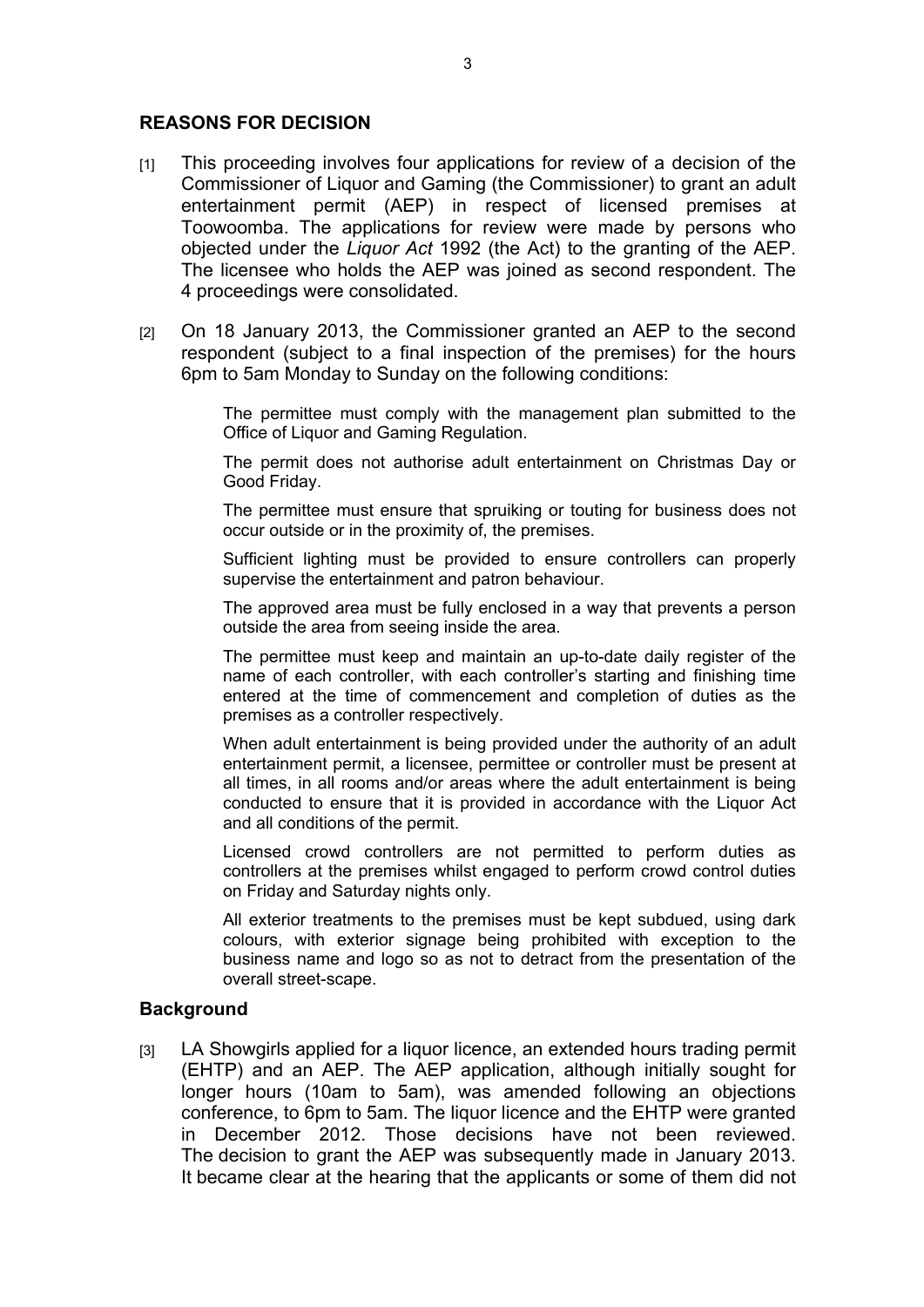realise that the liquor licence and EHTP needed to have been separately reviewed if the Tribunal was also to consider them.

- [4] The licensed premises are located in the Toowoomba central business district (CBD), in a former Commonwealth Bank building. Toowoomba is Queensland's largest inland regional city. The premises are located at 368 Ruthven Street on a corner, at Ruthven Street's intersection with a one way street, Russell Street. It is uncontroversial that Ruthven Street is the main street in Toowoomba.
- [5] The proposed use is not prohibited by Council By-laws for Town Planning for the area.<sup>1</sup> There are no other AEPs granted for Toowoomba premises. The premises are located in a designated extended trading hours precinct under the *Liquor Act* 1992, one of 12 in Queensland, where trading hours after midnight may be considered. It is the only designated extended trading hours precinct in Toowoomba. There are five other licensed premises in the Toowoomba CBD, with licenses which allow some of them to trade until 3am on weekdays, and some until 5am on weekends.<sup>2</sup>
- [6] The local planning scheme allows for a number of uses. Residential use is not excluded, but, contrary to submissions by one objector, the available evidence does not reveal residences currently located in the CBD.<sup>3</sup> Commercial and retail premises, community facilities and 5 other licensed late night venues are located nearby.<sup>4</sup> Next door to the licensed premises is a commercial tenancy, *Fine Fidelity*. Next door to Fine Fidelity is the regional Leukemia Foundation premises. Across the road, is the Kath Dickson Family Centre which provides playgroup for pre-school-aged children during the day on Mondays and Wednesdays.
- [7] On the diagonally opposite corner is Lifeline, which offers, among other services, counselling and support services for family issues, addiction, and domestic violence. The hours during which counselling is offered are variable depending on availability of counsellors and demand,<sup>5</sup> but generally conclude by 6pm.<sup>6</sup> At latest, in the past they had concluded by 7 or 7.30pm.
- [8] The Shiloh Centre, the closest place of worship, is located about 120 metres<sup>7</sup> away around the corner in Russell Street. It holds sessions most days and one evening per week. Also nearby is the Vision Community

<sup>1</sup> Exhibit 1, 1458.

 $\overline{2}$  One of the premises, The Powerhouse Night Club, has not traded since 2010, due to flood damage, but remained licensed.

<sup>3</sup> Although it may be that overnight or short-term accommodation is offered in, for example, the Metropole Hotel. If, as was submitted, the evidence is deficient, it does not appear that any person alleged to reside in the CBD lodged an objection.

<sup>4</sup> Although one is not currently trading: see Footnote 2 above.

<sup>5</sup> Exhibit 1, 1504 where it is noted that variously 7.30pm, and 7pm had also been advised finishing times.

<sup>6</sup> Exhibit 1, 1504.

<sup>7</sup> In submissions, Mr Galligan asserted that it was 90m away, but the evidence including the objection provided by Revival Ministries itself (p509 of Exhibit 1) suggests it is 120m away.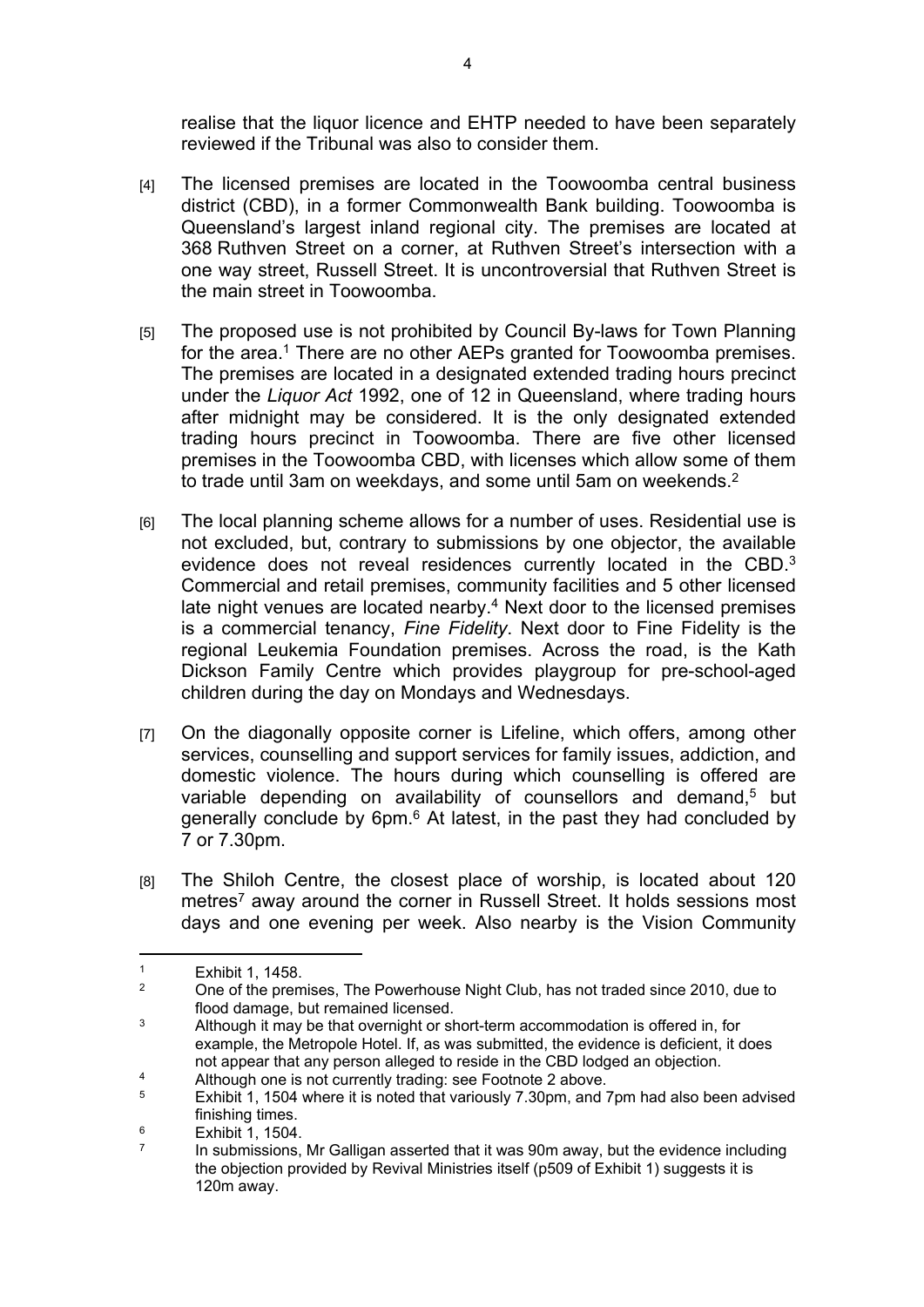Church (about 200m), Personnel West Youth Employment Service for young persons with disabilities, substance abuse issues or from disadvantaged circumstances. iPlay café is nearby in Ruthven Street: it caters for parents and children, mostly under 8 years. Also in Ruthven Street, Foundations Child and Family Support offers refuge for abused and neglected children to 18 years.

- [9] There is one licensed brothel in Toowoomba some 3.17 kms from the premises. There are 3 adult stores, one of which is located nearby at 478 Ruthven Street. There is another online adult business operated in the area. Classified advertisements for various escort, stripper and other services available in Toowoomba suggest an active local adult or sex related industry.<sup>8</sup>
- [10] It is uncontroversial that a very large number (described as an unprecedented number by an officer on the Commissioner's staff)<sup>9</sup> of objections were received by the Commissioner. The precise number has not been tallied by any party, but it is acknowledged to be in excess of 3000. There were some 27 individual letters to the Commissioner about the AEP alone; another 27 about the grant of the liquor and EHTP as well as the AEP; three petitions respectively with 2046, 1156 and 1751 petitioners. It appears that there may be some overlap between the latter 2 petitions which are e-petitions.
- [11] In addition to the objections from members of the public, the local authority objected, as did the Assistant Police Commissioner for the local area, the local Member of Parliament and the Toowoomba Chamber of Commerce.
- [12] The objectors who review the Commissioner's decision to issue the AEP submit that the objections were not taken into account by the Commissioner in granting the AEP.
- [13] The Tribunal received written submissions from each of the 4 applicants, as well as both respondents. The parties, except for Mr Potter,<sup>10</sup> also attended the hearing and provided oral submissions. The Tribunal had before it the evidence which was before the Commissioner when the decision was made by him. To the extent that any new evidence was attached to the written submissions or included in the oral submissions by any party, it has not been taken into account.<sup>11</sup>

<sup>8</sup> Exhibit 1, 1311-1341.

 $\alpha$  $\frac{9}{10}$  Exhibit 1, 1506.

Mr Potter made application to attend the hearing by telephone but his application was refused as set out in separate written reasons dated 3 December 2013 of Member Howard: *Potter trading as Fine Fidelity & Ors v Commissioner of Liquor & Gaming & Anor* [2013] QCAT 736.

<sup>11</sup> *Liquor Act* 1992 provides that a review must be on the evidence before the Commissioner when the decision was made, unless the Tribunal gives leave to present new evidence: ss 33, 34. Leave has not been granted for new evidence in this proceeding.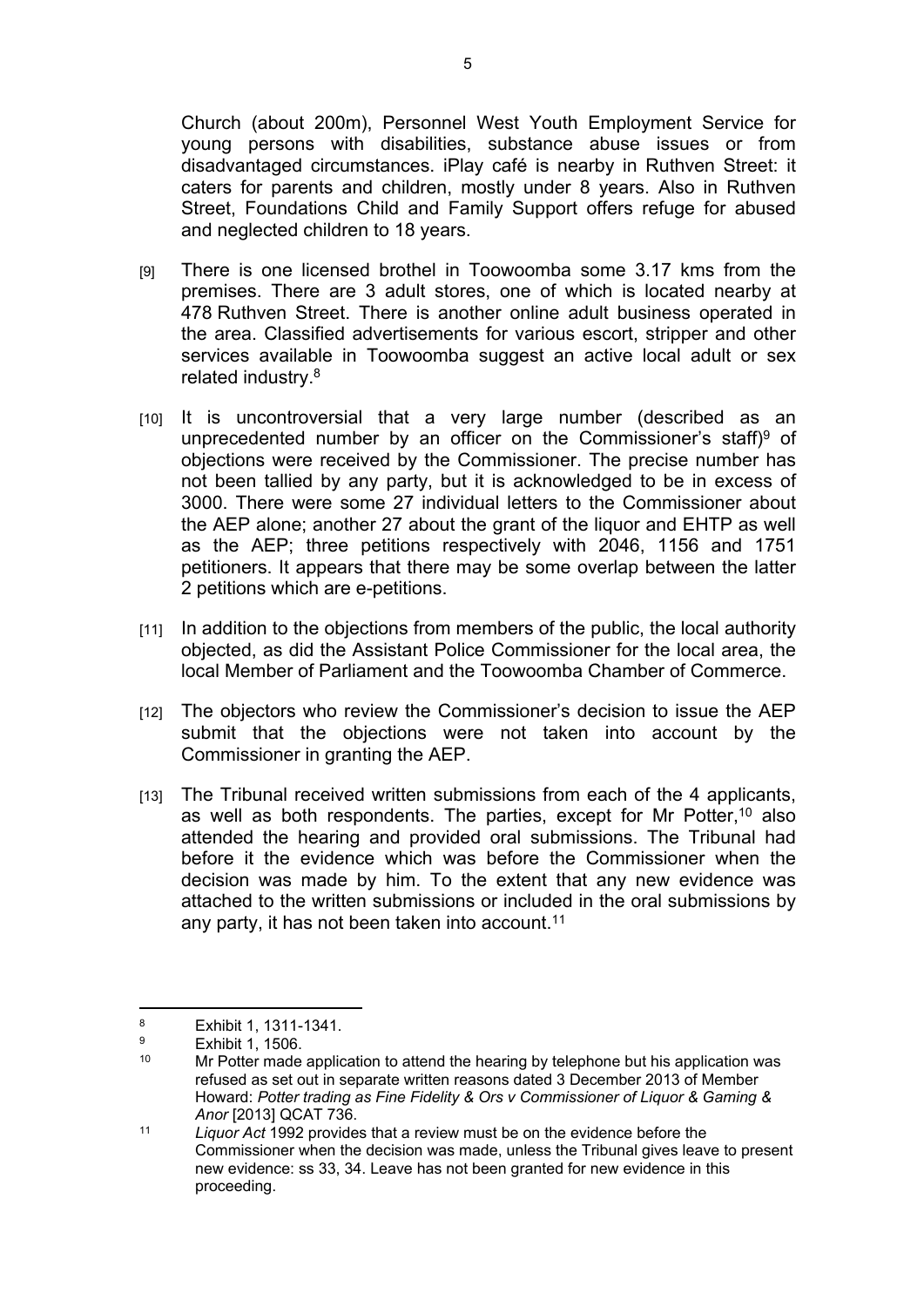#### **The review process**

- [14] The Tribunal has jurisdiction for the review under the *Liquor Act* 1992 and the *Queensland Civil & Administrative Tribunal Act* 2009. The review must be conducted in accordance with the law that applied to the making of the original decision.<sup>12</sup> The *Liquor Act* 1992 has been amended since the decision was made. The reprint current as at 1 January 2013 is the relevant version of the *Liquor Act* 1992 and all references to it in these reasons for decision are to that version unless otherwise stated.
- [15] The Tribunal's role in review proceedings is to make the correct and preferable decision<sup>13</sup> on the evidence before it and according to law, after a fresh hearing on the merits.<sup>14</sup> For the purposes of the review, the Tribunal stands in the shoes of the original decision-maker.<sup>15</sup>

## **The legislative scheme for adult entertainment permits**

- [16] Part 4A Division 6 of the *Liquor Act* 1992, the *Liquor Regulation* 2002, the *Liquor (Approval of Adult Entertainment Code) Regulation* 2002 set out provisions relevant to AEPs specifically. Where adult entertainment is provided, the area must be fully enclosed so that persons outside the area can not see in: s 103Q. An AEP may not be granted for a term of more than one year, unless sooner surrendered, suspended or cancelled: s103R. An AEP may only be granted, if in favour of a licensee, for the main premises under a licence: s103T.
- [17] The requirements for the grant of licences and permits set out in Part 5 Division 1 apply to the process of making application and consideration of an application.
- [18] There are provisions about restrictions on granting an AEP (s 107D); assessing the suitability of an applicant for an AEP (ss 107, 107E); referring the application to the police commissioner to obtain the commissioner's report (s 107F); controllers for a licensee with an AEP (s 109B); requirement to advise the local authority and the assistant police commissioner for the locality (and for them to comment or object) on an application for an AEP (s 117); requirements for advertisement (s 118, s 118(1)(d) refers to AEPs); the process and grounds for members of the public to object, individually and by petition (ss 119, 120; for an AEP see s 119 (4) in relation to the grounds for objection).
- [19] Section 121 sets out matters to which the Commissioner (and on review the Tribunal) must have regard in deciding whether to grant the application. Under s107C, conditions may be imposed on licences and permits.

<sup>12</sup> *Liquor Act* 1992 s 33(1)(b).

<sup>&</sup>lt;sup>13</sup> QCAT Act s 20(1).<br><sup>14</sup> OCAT Act ss 20(2)

<sup>14</sup> QCAT Act ss  $20(2)$ , 19.

 $QCAT$  Act s 19(c).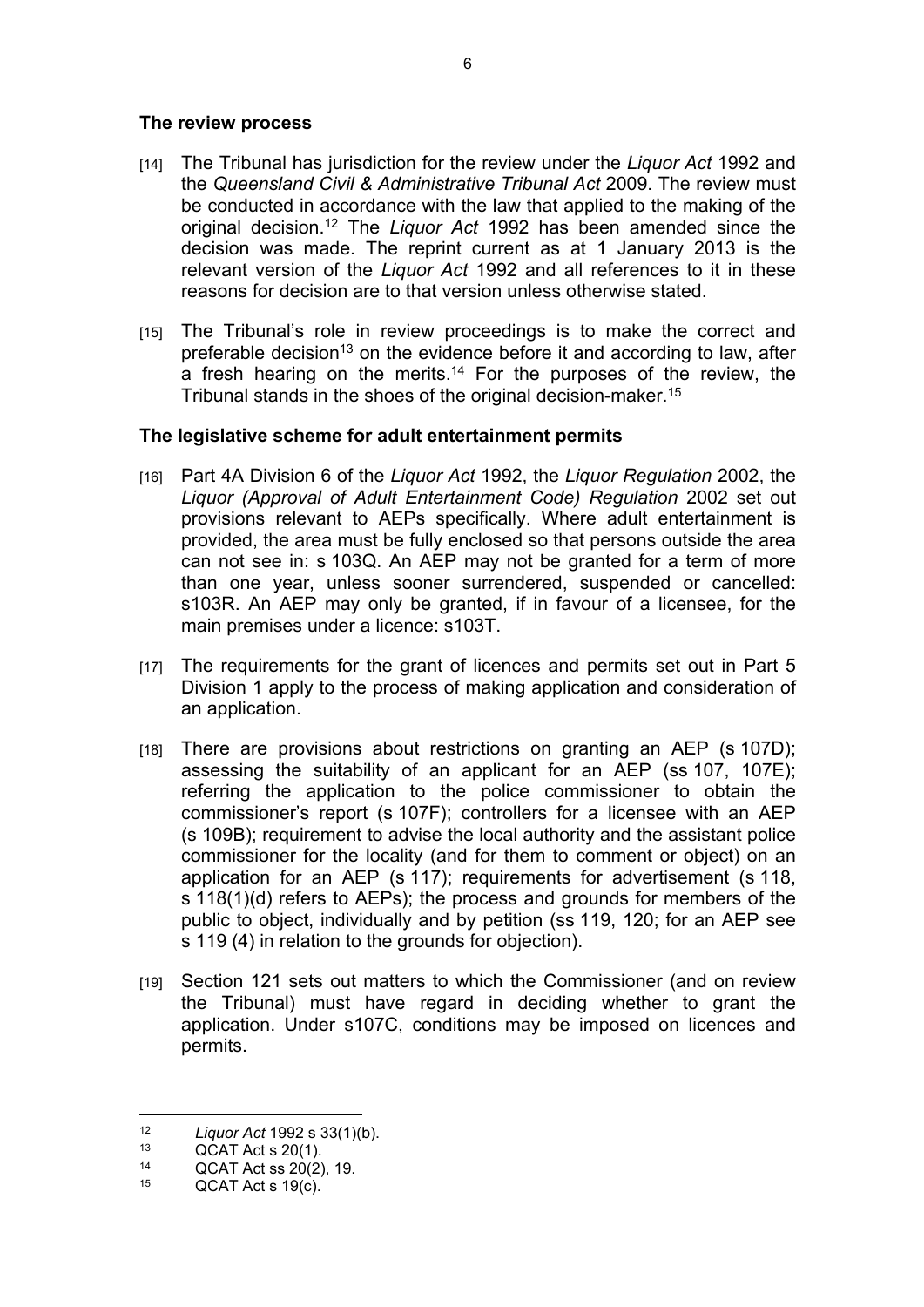- [20] Section 107D(1) provides, among other things, that the Commissioner may grant an AEP *only if* the applicant is a suitable<sup>16</sup> person; and only if, if the application was granted, that the total number of licensed brothels and premises with AEP permits in the locality *would not substantially affect the character* of the *locality*. The Commissioner must have regard to any comments of the local authority and the assistant police commissioner: s 107D(2).
- [21] In any circumstances when an application must be advertised under s 118, any member of the public may object.<sup>17</sup> Section 119(4) limits the grounds upon which a member of the public may object to an EAP. It provides that there are only 4 grounds, namely the prospect of *undue*  annoyance, disturbance or inconvenience (to persons residing, working or doing business in the locality, or persons in, or travelling to and from a place of worship, school, hospital or other facility regularly frequented by children for cultural or recreational reasons); harm from alcohol abuse or misuse and associated violence; an adverse affect on health or safety of members of the public; and an adverse effect on the amenity of the community.
- [22] Amenity of a community or locality means the atmosphere or character and comfort or enjoyment derived from it: s 4. '*Member of the public*' is defined as an individual or body of persons with a proper interest in the locality, likely to be affected by the grant of the application.<sup>18</sup> Although LA Showgirls made submissions about who is a member of the public, they stopped short of submitting that any of the objectors did not fall within the definition of member of the public.
- [23] Under s 121, in deciding whether to grant an application, the Commissioner must have regard to the matters set out. For an AEP, the relevant matters are the objections made; comments from the local government; comments from the assistant police commissioner for the locality; and the impact on the amenity of the community concerned.<sup>19</sup>

## **The requisite procedural steps for the AEP application**

- [24] No issues arise from the material or submissions before us that the general procedural requirements for the application have not been met or followed. We do not discern any issues in this regard.
- [25] We observe that the Commissioner in granting the AEP imposed conditions, which he submits are responsive to objections made.

<sup>16</sup> *Liquor Act* 1992 s 107E provides for the consideration of specified matters in determining suitability.

<sup>17</sup> *Liquor Act* 1992, s 119(1).

<sup>18</sup> *Liquor Act* 1992, s 119(5).

Various other requirements are set out in section 121 but they do not apply to applications for AEPs.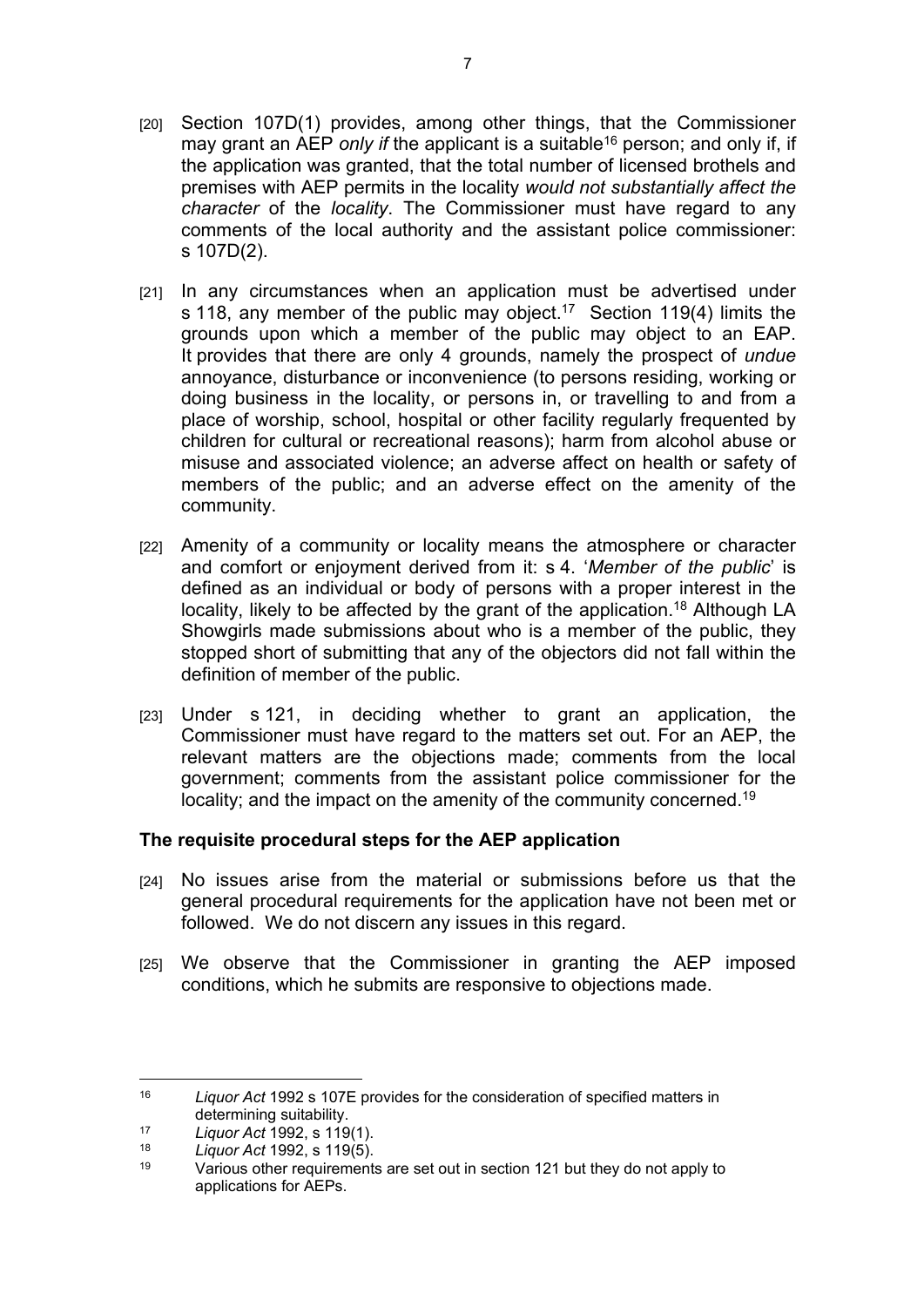### **The comments by the local authority and the assistant police commissioner**

- [26] The local government authority objected to the AEP because it is in a mixed use area; could adversely affect Toowoomba's family friendly environment; and could adversely impact the amenity of surrounding businesses. It was also concerned that granting one AEP may lead to a proliferation of AEPs in Toowoomba which would substantially affect amenity. It commented that if the AEP was granted, it should only operate during hours that the other businesses and facilities in the area are closed.
- [27] The Assistant Police Commissioner objected to the AEP on the basis of the sub-communities operating in close proximity offering child care, disability services, support services and places of worship. Some issues about suitability of the licensee were also raised.

## **The objections made under s 119(4)**

- [28] In their submissions to the Tribunal, the objectors have referred to matters raised in objections made by other persons or entities, for example, Lifeline, although the focus was generally on their own grounds for objection. In any event, it is common ground<sup>20</sup> that although only 4 objectors have applied for review, that all objections are relevant on the review.<sup>21</sup> There are some common themes among the objections.
- [29] Unlike the provisions about objections to licences and permits other than AEPs, undue offence is not a ground for objection to an AEP: s 119(3) sets out the grounds for objection to applications other than for an AEP and s 119(4) sets out the grounds of objection to an AEP application. Therefore, the Commissioner submits, objections on moral grounds to the concept of premises with an AEP are not permitted.
- [30] As the Commissioner submits, the provision of adult entertainment is lawful under the *Liquor Act:* its primary purposes include regulating the provision of adult entertainment.<sup>22</sup> We are satisfied under the Act as made by Parliament which must be applied on this review, that objections made to the effect that an objector is morally opposed to and/or morally offended by activities of AEP are not valid objections under the Act.<sup>23</sup> Therefore, objections made to the effect that moral objection or offence is taken by the objectors are disregarded.

<sup>&</sup>lt;sup>20</sup> The Commissioner made submissions to this effect, and no party submitted otherwise.<br><sup>21</sup> The objections are located at Exhibit 1, 218-1150

<sup>&</sup>lt;sup>21</sup> The objections are located at Exhibit 1, 218-1150.<br>  $\frac{22}{1}$  Liquor Act 1992 s 3(f)

<sup>22</sup> *Liquor Act* 1992, s 3(f).

<sup>23</sup> A similar approach was taken in *Bad Girls Maroochydore Pty Ltd v Chief Executive, Office of Liquor and Gaming Regulation* (2002) (Liquor Appeals Tribunal); and *Hanly & Anor v Chief Executive, Office of Liquor & Gaming Regulation* [2008] QCCTL 2.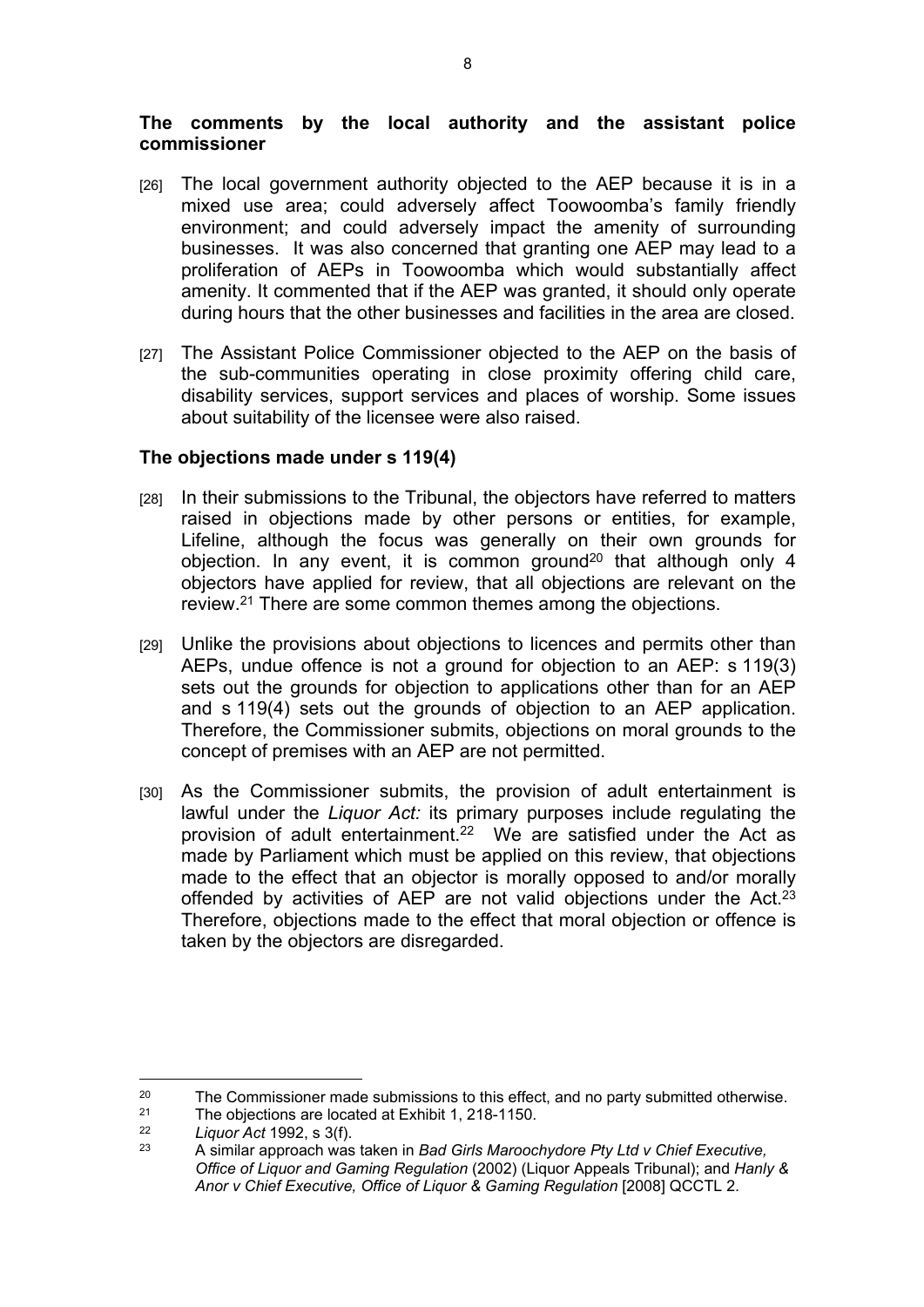*S 119(4)(a) Undue annoyance, disturbance or inconvenience to persons who reside, work or do business in the locality or travel to/from facilities regularly frequented by children for cultural or recreational activities* 

- [31] Issues were raised about parking by objectors, for themselves and other members of the public, attending the area in order to attend local business premises, or using the local services or attending places of worship, on the basis that there is limited parking available in the immediate vicinity. Other issues relate to a lack of public transport after early evening and a single taxi rank in front of the premises (where frustration caused by waiting in line may lead to alcohol fuelled violence).
- [32] Numerous objections are made on the basis of the proximity to nearby facilities and services, such as Lifeline and places of worship, the business of which is not in keeping with an AEP premises. Other concerns relate to deliveries of alcohol being transported up the street some 50m from the nearest loading zone. Concerns are raised about disturbance and inconvenience associated with undesirable encounters with intoxicated persons.
- [33] Mr Potter, one of the applicants, operates a family-owned business, a home entertainment retail outlet, from premises next door to the licensed premises. His objection<sup>24</sup> describes anticipated annoyance and inconvenience in respect of use of his 4 private parking bays at the rear of the building by patrons and staff of the premises; and deliveries of alcohol. He also says that the majority of his customers are families with young children who are encouraged to bring their children to the store as it has a children's play area. He is concerned that customers will be less likely to attend the store if they are not comfortable to bring their children. Customers have told him that if the premises are next door, they will avoid his store, causing disturbance to his business.
- [34] He raises concerns about sensitive sites and facilities in the area, including Lifeline, the Shiloh Centre, the Kath Dickson Family Centre and iPlay Café which variously cater for and/or offer services to persons in crisis or with mental health or addiction issues, for worship and counselling and for children experiencing undue disturbance and inconvenience. He also raises an issue about the potential for disturbance by way of violence at taxi lines from persons under the influence of alcohol, noting that there is a single taxi bay outside the premises.
- [35] Mr Galligan and Mrs Galligan operate Revival Ministries<sup>25</sup> from the Shiloh Centre which around the corner in Russell Street. They offer counselling services, bible study and services on a variety of days during the week and school holiday programs. Regular sessions run on one weekday evening from 7pm to 9pm. Many of the persons who attend are families.

<sup>&</sup>lt;sup>24</sup> Exhibit 1, Objection and submission at 317-321 (plus attachments) and 899-907.<br><sup>25</sup> Exhibit 1, Objection at 500, 513

Exhibit 1, Objection at 509-513.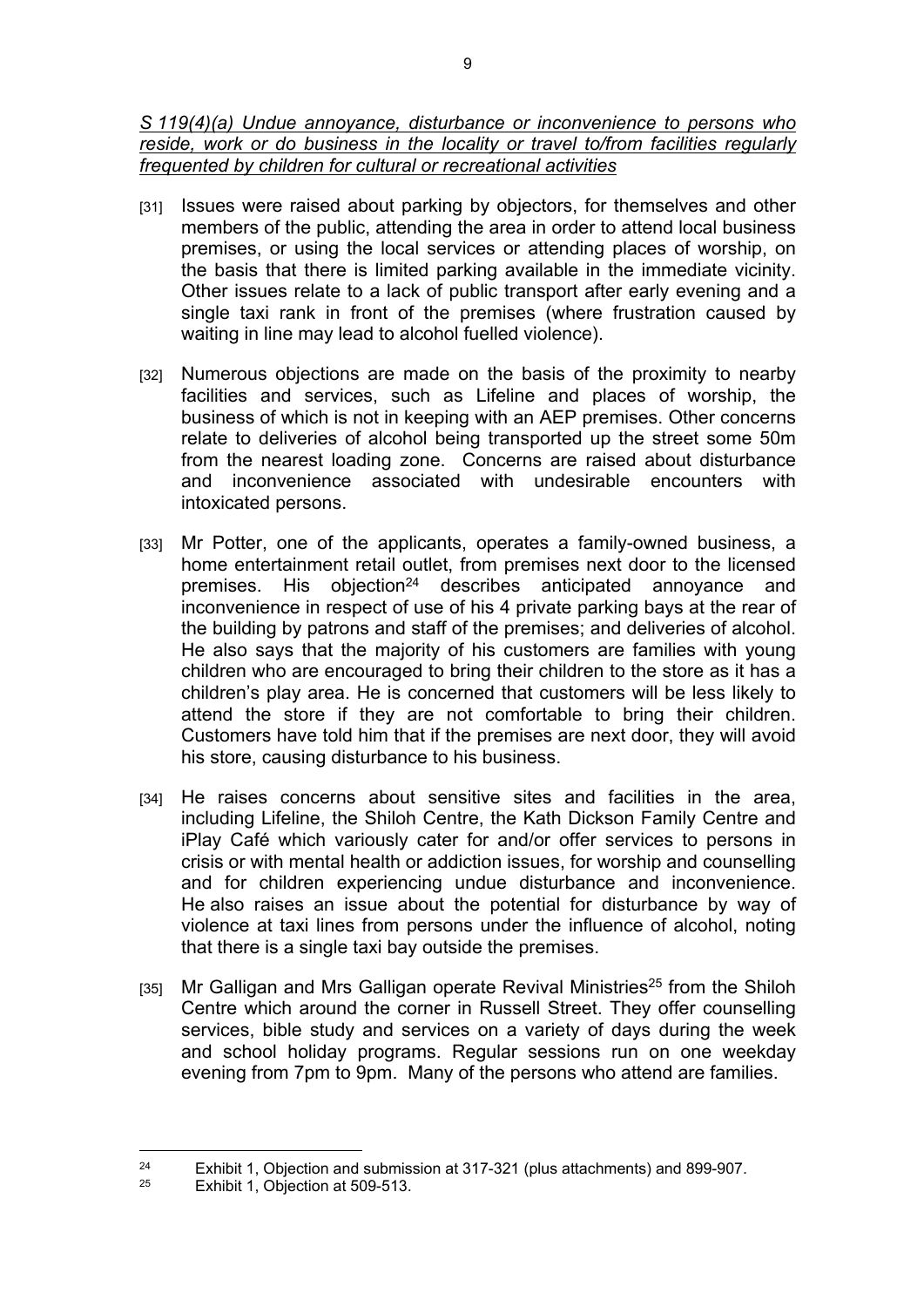- [36] They are concerned that their attendees will be reluctant to attend at the Church, as they must drive past the premises (Russell Street is a one way Street) to access the Church. They point to limited parking in the area, which may mean attendees must park elsewhere and walk past the premises, which may discourage persons from attending the Shiloh Centre. Also, they suggest that a lack of public toilets may lead to an increased risk of urination in public places in Ruthven and Russell Streets.
- $[37]$  Mr Armitage objects<sup>26</sup> that because of the central position of the premises, close to many sensitive sites, that undue annoyance, disturbance or inconvenience will result and that parking issues are likely to arise in this area where parking is already at a premium. Mr Armitage made submissions about the potential for disturbance to counselling sessions offered by Lifeline, if an AEP premises is able to operate in the area.
- [38] Ms Goodwin's objections<sup>27</sup> are essentially about the lack of congruence between what she describes as Toowoomba's family friendly and educational focus, and the AEP.

## *S 119(4)(b) Harm from alcohol abuse and misuse and associated violence*

[39] Issues are raised about the increased risk to persons in the area from alcohol related violence, including frustration caused by persons waiting in the single taxi bay in front of the premises.

# *S 119(4)(c) An adverse effect on the health or safety of members of the public*

[40] Mr Potter (and the Galligans, as well as other objectors), raise concerns that patrons of the premises (which is enclosed and so it is postulated will not have a designated smoking area) smoking nearby as having an anticipated adverse effect on health and safety, as well as risks to safety from patrons who are under the influence of alcohol leaving after hours and the lack of available public transport proximate to the premises.

## *S 119(4)(d) An adverse effect on the amenity of the community*

- [41] The 4 applicants and many other objectors raise concern that the granting of the AEP will significantly adversely affect the amenity of the community.
- [42] Broadly, they say that Toowoomba is recognised as a family-friendly city and that adult entertainment is not in sympathy with Toowoomba. Some of the applicants also submit that it is recognised as a city with Christian values. It was submitted that the Town Plan provides for residential accommodation in the CBD. The objectors are concerned that premises operating an AEP will fundamentally change the character, ambience and atmosphere of Toowoomba and the CBD. The concern is also raised that that allowing one such premises will lead to a flow-on effect of other such permits being granted.

 $26$  Exhibit 1, Objection at 897-898.<br>  $27$  Exhibit 1, Objection at 225

Exhibit 1, Objection at 225.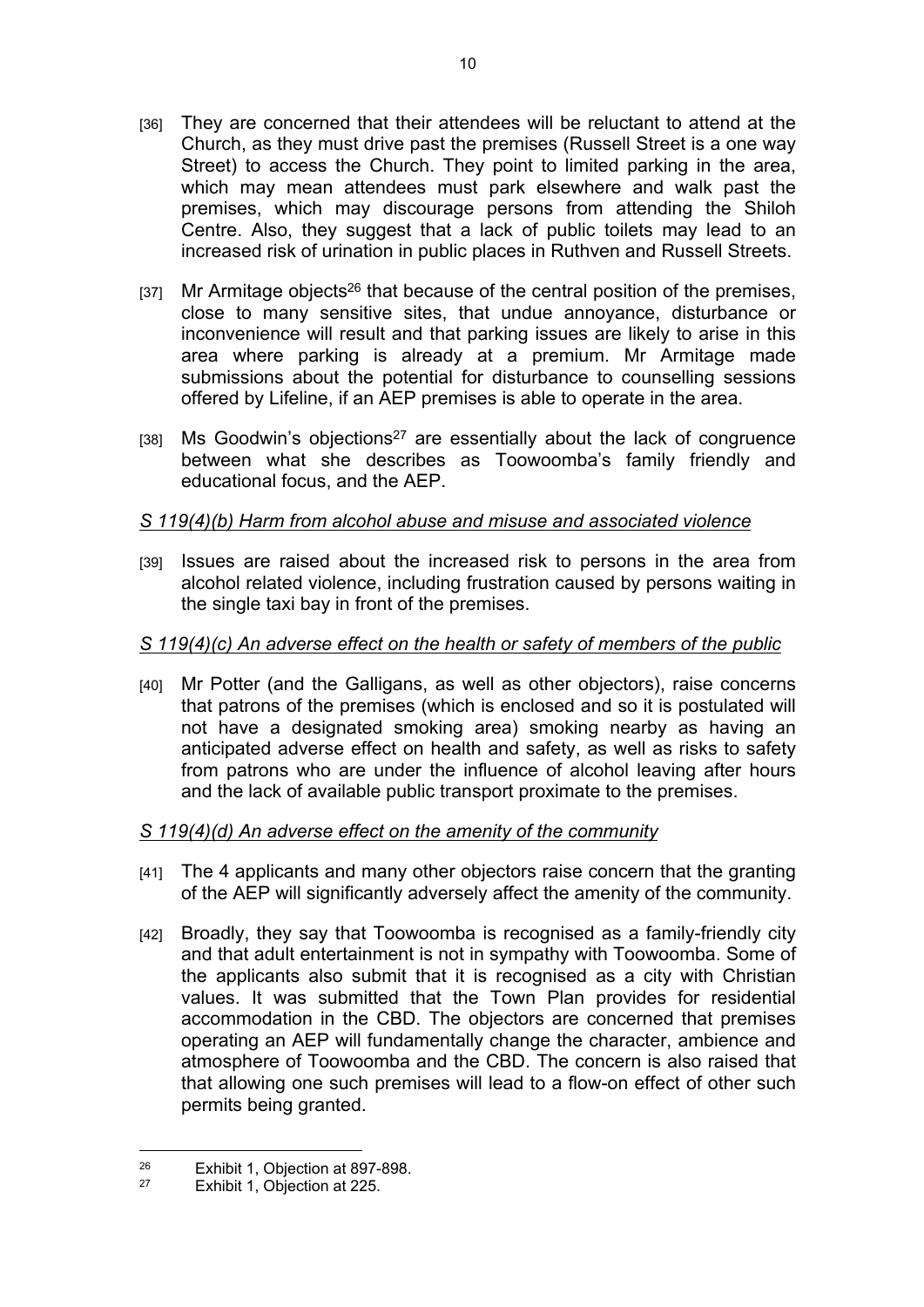[43] Mr Potter and others are concerned that the heritage style ambience of the block in which the premises is to be located will be affected and it will diminish the character and enjoyment of community events such as the annual Carnival of Flowers parade which marches past the building in which the AEP premises are to be located.

11

## **Considerations and restrictions in deciding whether to grant the application**

- [44] As set out earlier, s 121 sets out the matters which must be considered in deciding whether to grant an application. Those relevant to an AEP are the objections made; comments from the local government authority; comments from the assistant police commissioner for the locality; and the impact on the amenity of the community. For an AEP application, additional restrictions are imposed by s 107D, which requires that the application may be granted *only if* other specified requirements are met.
- [45] The issues referred to in these sections are separate and distinct, and may be considered in any order.<sup>28</sup>

## [46] **Section 107D restrictions**

- [47] We have considered the matters set out in s 107D. We do not discern any issues in relation to the matters specified in s 107D(1)(c) and (d) and nor were any raised by any party.
- [48] *Suitability: s 107D(1)(a)*
- [49] Submissions were made about the suitability of the second respondent's director, Ms Doukari, by some of the applicants for review. They submit that Ms Doukari is not a suitable person. However, grounds for objection do not extend to such matters (and nor did the objections made relate to suitability issues).
- [50] The second respondent contends that the objectors are not competent to raise issues about suitability merely because they are entitled to review the decision of the Commissioner as a consequence of having validly objected. It relies on *Magin* v *Commissioner, Office of Liquor & Gaming Regulation & Anor.*, <sup>29</sup> in which the Tribunal considered that the Tribunal can not be used as a roving Royal Commission by objectors who were entitled to object only on a limited basis.
- [51] It is apparent from a consideration of the relevant sections of the *Liquor Act* 1992, that objectors are entitled to have only limited issues considered in raising objections to an application. An objector is entitled under to s 30 of the *Liquor Act* 1992, to apply for review of a decision if the person is aggrieved by the decision. Are objectors entitled, in circumstances when

<sup>28</sup> *Bad Girls Maroochydore Pty Ltd v Chief Executive, Office of Liquor & Gaming Regulation* [2003] QSC 171, [12] where McKenzie J discusses the equivalent provisions of the *Liquor Act* 1992 applicable at the relevant time.

<sup>&</sup>lt;sup>29</sup> [2013] QCAT 196.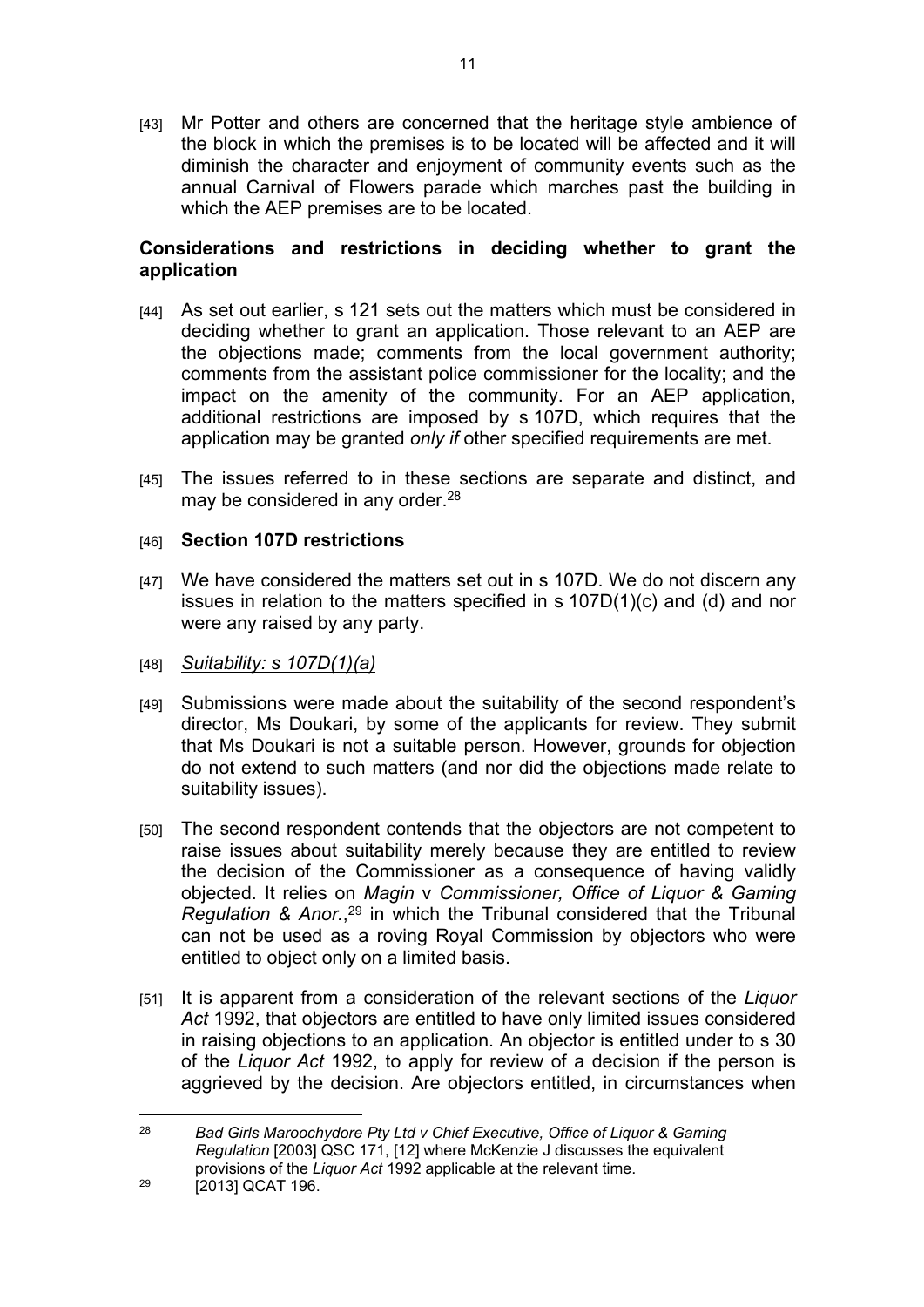they exercise a right of review, to make submissions about issues about which they were not entitled to comment (or, in any event, not entitled to have those comments considered if raised) in an objection?

- [52] There is some logic to the argument that objectors are limited on review to making submissions about the manner in which objections have been treated by the Commissioner. It seems questionable whether objectors could be aggrieved by the decision, as far as it does not concern treatment of their objections. That said, it does not appear from decided cases that limitations have been placed on those matters about which objectors may make submissions on review. However, the purpose of the review under the QCAT Act is to make the correct and preferable decision, and other than the limitations about the manner in which reviews are to be conducted which were discussed earlier, there is no specific provision in the *Liquor Act* 1992 circumscribing the nature of the review to be undertaken when instigated by objectors. As a matter of statutory interpretation, should the limitations suggested by LA Showgirls be imposed on submissions which the objectors can make on review?
- [53] Ultimately, we do not need to decide this question. The Assistant Police Commissioner for the locality raised some issues about suitability. However, irrespective of the submissions made by the objectors and the comments of the Assistant Police Commissioner for the locality, we are satisfied having regard to the legislative requirements and the available material including the probity report (which annexes a report later compiled by the Assistant Police Commissioner, State Crime Operations Command, following investigations into suitability by the Prostitution Enforcement Task Force),  $30$  that there is no basis to consider the licensee unsuitable.

# *Character of the locality: s 107D(1)(b)*

- [54] Pursuant to s 107D(1)(b), we must consider whether, as a result of granting the application, the combined total of licensed brothels and premises allowed to provide adult entertainment in the locality would substantially affect the character of the locality. An example is given of a locality being substantially affected if it becomes a red light district.
- [55] *Locality* is not defined and nor is *character*. *Amenity* of a community or locality is defined to include the character of the community or locality.<sup>31</sup> Amenity encompasses a broad range of matters, including atmosphere ambience, character and pleasantness<sup>32</sup> which may include subjective perceptions.<sup>33</sup> Character has been held to include the nature and appearance of the locality as well as the activities carried on in it. $34$

<sup>&</sup>lt;sup>30</sup> Exhibit 1, 1491-1501.

<sup>31</sup> *Liquor Act* 1992, s 4 definitions, amenity.

<sup>32</sup> *Liquor Act* 1992, s 4 definitions, amenity.

<sup>33</sup> *Bad Girls Maroochydore Pty Ltd v Chief Executive, Office of Liquor & Gaming Regulation* [2004] QCA 45.

<sup>34</sup> *Bad Girls Maroochydore Pty Ltd v Chief Executive, Office of Liquor & Gaming Regulation* [2003] QSC 171, [14].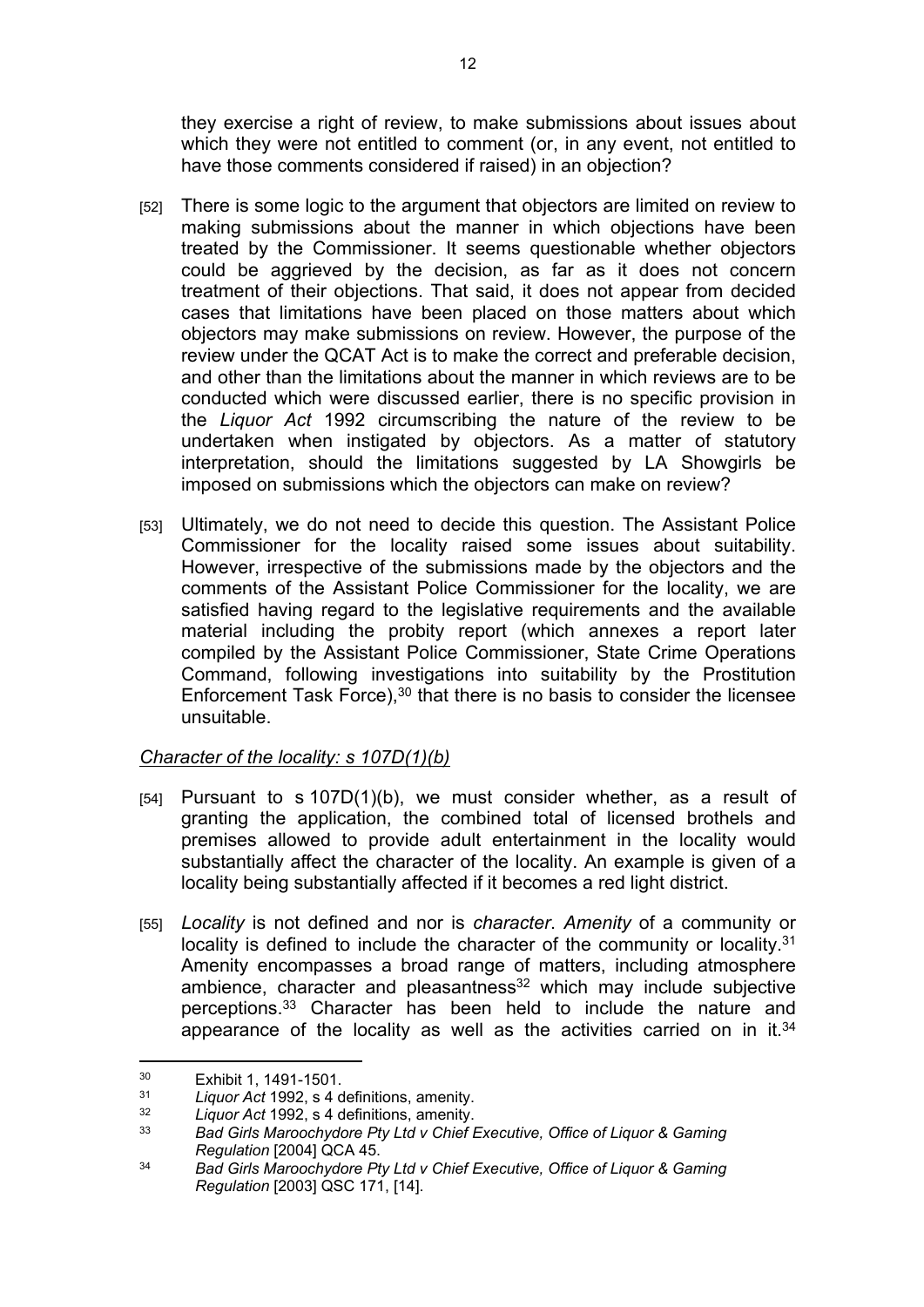However, at the time of that decision character was considered a more abstract concept than amenity.<sup>35</sup> The *Liquor Act* 1992 was subsequently amended to include the definition of amenity referred to. Therefore, it seems that character is now a more limited concept than amenity.

- [56] The Commissioner submits, relying on decided cases,  $36$  that locality is a narrower concept than community (which may include the people). It is more localised, it submits than Toowoomba. It submits that the locality is the immediate area, in this case, the Toowoomba CBD.
- [57] The CBD is an area distinct from other areas in Toowoomba, by virtue of its mixed use. It is characterised by a variety of services, commercial businesses and entertainment venues. It is distinct from areas which may be designated for residential or industrial uses. We are satisfied that the locality is the Toowoomba CBD.
- [58] Will the character of the Toowoomba CBD be substantially affected by the grant of an AEP, (having regard to the combined total of licensed brothels and AEP premises in the locality)? It has been held that granting even one AEP may, in appropriate circumstances, substantially affect the character of the locality.<sup>37</sup>
- [59] We are satisfied that there is no other premises operating an AEP in the locality. There is no licensed brothel in the CBD. There is a licensed brothel in Toowoomba, but it is over 3 kms away, not in the locality. We must consider the comments of the local government authority and the assistant police commissioner. The local authority's comments include a concern about adverse effect on surrounding businesses. Its objections relate to a family friendly environment, the possibility of increased alcohol fuelled violence, and concerns about the possibility of a proliferation of AEPs.
- [60] The impact on the character of what is said to be a family friendly environment must be viewed in the context of the locality, that is, the Toowoomba CBD which has mixed uses and includes a nightclub precinct.
- [61] The Commissioner's experience, as recorded in the evidence before the Tribunal, does not support the likelihood of a proliferation of AEPs. We accept that were 25 AEPs in 2004, and in November 2012, there were still 25.<sup>38</sup> Further, we accept that the Commissioner's general experience has been that AEP premises tend to generate a lower number of violent

<sup>35</sup> *Bad Girls Maroochydore Pty Ltd v Chief Executive, Office of Liquor & Gaming Regulation* [2003] QSC 171, [18].

<sup>36</sup> For example, see *Bad Girls Maroochydore Pty Ltd v Chief Executive, Office of Liquor and Gaming Regulation* (2002) (Liquor Appeals Tribunal); *Hanly & Anor v Chief Executive, Office of Liquor & Gaming Regulation* [2008] QCCTL 2.

<sup>37</sup> *Bad Girls Maroochydore Pty Ltd v Chief Executive, Office of Liquor & Gaming Regulation* [2003] QSC 171, [10].

<sup>38</sup> Exhibit 1, 1508.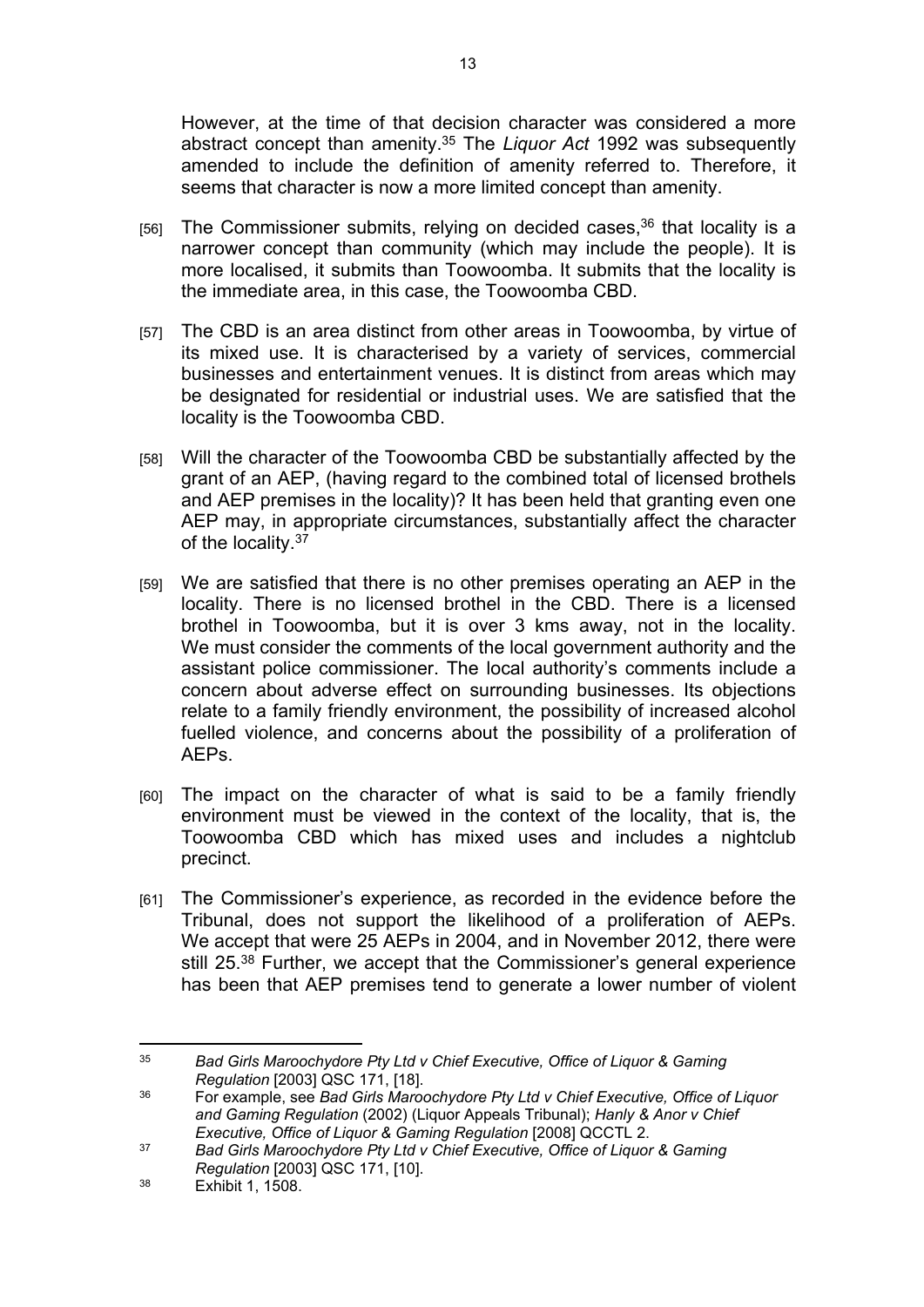incidents, perhaps because of greater security ratios and supervision levels. <sup>39</sup>

- [62] The Assistant Police Commissioner's comments relevant to this issue relate to the close proximity of the premises to child care, disability and other support services and places of worship. However, the AEP is sought for hours during which these other facilities are not generally operating. The comments must be considered in this light.
- [63] In respect of the character of the Toowoomba CBD, we are satisfied that it is a mixed use area and a designated extended hours trading precinct in which there are other licensed premises with long trading hours. These co-exist with community facilities and commercial businesses. There is currently no residential accommodation within it, although it is not precluded under the town plan. An adult shop trades nearby.
- [64] Would the addition of a club with an AEP which may provide AEP for the most part outside of the usual operating hours of local community services, and retail and commercial businesses, substantially affect the character of the locality? The applicants submit that it would, because it is in a prominent position, and is part of a red light district. They argue that the circumstances are not dissimilar to the circumstances in the *Bad Girls Maroochydore* decision. However, in that case, the local government stated that an AEP would be in direct conflict with its strategic plan and planning intent for the precinct.
- [65] It is apparent that the Toowoomba CBD already accommodates a variety of uses. An AEP premises does not conflict with the uses. We are satisfied that it is not and would not become a red light district because of the grant of the AEP. It is already a nightclub precinct because of its extended trading hours designation and other licensed premises operating in the area. The community facilities and commercial and retail businesses for the most part operate outside of the usual operating hours of the times for which the AEP is sought. We are not satisfied on the material before us that the character of the locality would be substantially affected by the grant of an AEP.

# **The Section 121 considerations**

[66] We have considered the relevant matters set out in s 121 of the Act.

# *Section 121(1)(b): the objections under s 119(4)*

[67] The AEP is sought for 6pm to 5am. The hours during which the local businesses, services and places of worship operate are for the most part outside of these hours. The Kath Dickson Centre offers playgroup during the day on Mondays and Wednesdays. Lifeline's last counselling session concludes at 6pm, although it seems from time to time that this may extend to 7 or 7.30pm. There is no evidence about the hours of High

<sup>39</sup> Exhibit 1, 1509.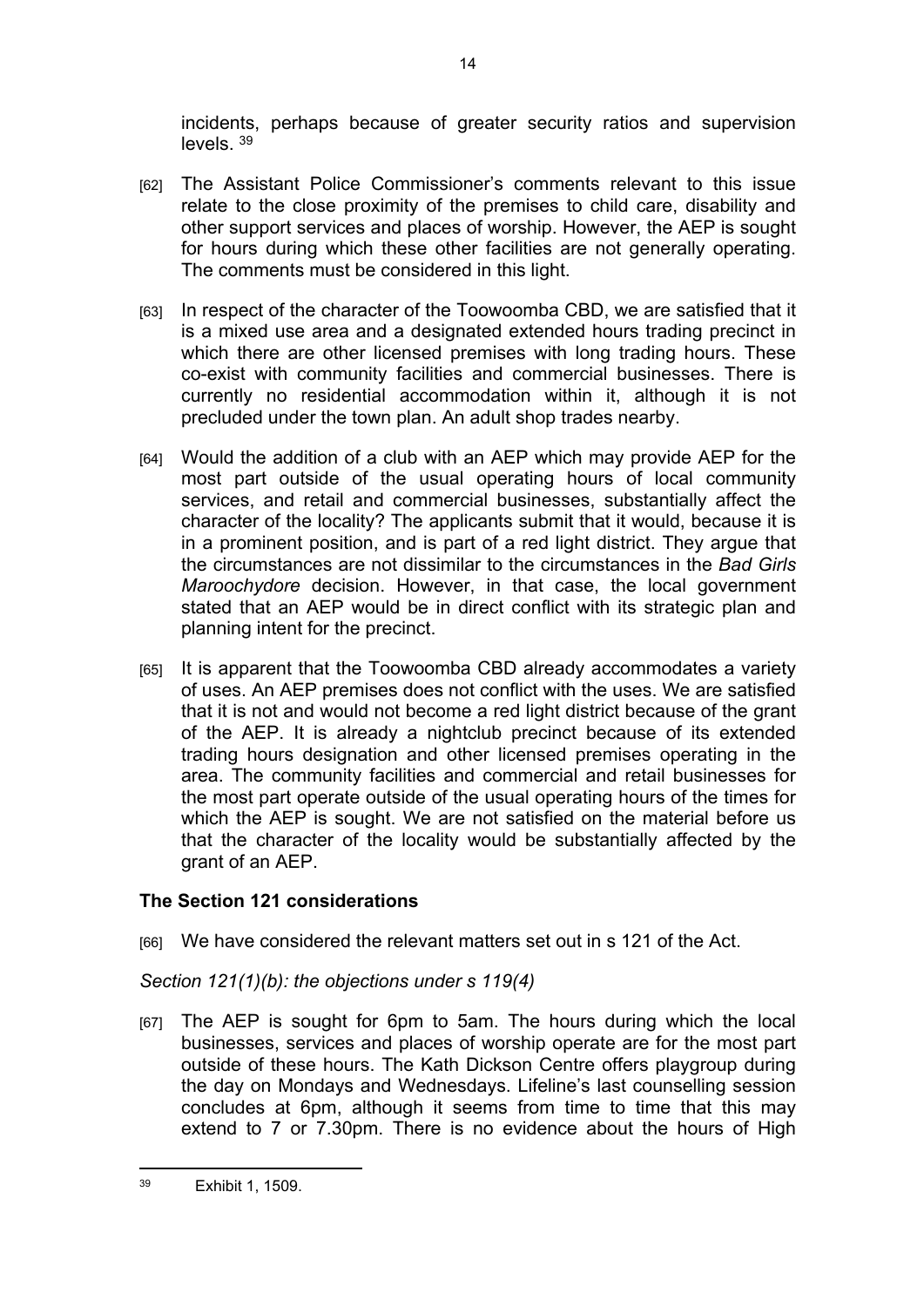Fidelity or the Leukemia Foundation. The Shiloh Centre offers many services, but the evidence<sup>40</sup> before the Tribunal is that these, with the exception of one weekly evening bible study group, are provided during the day.

- [68] Parking and taxi access is raised as an issue. There is a single taxi zone directly outside the premises. There is a multi-taxi rank also in the same block, outside of the Toowoomba Sports Club which ceases trade at 2am. In any event, as the intended hours of operation of the businesses and community facilities in the CBD largely do not coincide with the AEP, we are not satisfied that the parking and taxi access issues raised are made out in respect of the granting of the AEP. Parking spaces used by persons doing business or working in the area continue will to be available, for the periods outside of the operation of the AEP and AEP patrons may then use them at other times.
- [69] There are issues raised about loading zones and transporting liquor to the licensed premises. These premises already have a licence which is not the subject of this review. The issues do not amount to a sustainable objection that the AEP may result in undue annoyance, disturbance or inconvenience.
- [70] There is concern raised that having to drive past or walk past the premises will deter persons from attending the Shiloh Centre and businesses such as Fine Fidelity. Given the strict legislative controls which require that nothing inside the AEP premises be visible from outside, and that the conditions imposed prohibit spruiking or advertising outside the premises, it appears, as the Commissioner submits, that the objection is in respect of the mere existence of the AEP premises. While we accept that some objectors may because of their moral views be personally annoyed and offended by the existence of an AEP, under the *Liquor Act* 1992 objections on moral grounds may not be taken into account in deciding the application on the AEP.
- [71] Applying the legislation, we are not satisfied that the existence of an AEP premises operated discreetly in accordance with the strict requirements of the legislation and in accordance with the conditions which the Commissioner has imposed will cause undue annoyance, disturbance or inconvenience.
- [72] Objection is raised concerning the risk for other persons using the area of increased alcohol-fuelled violent incidents involving patrons, including violence which may be occasioned by frustration when waiting for taxis in the single bay outside of the premises. Risk of property damage is also raised. As discussed earlier, there is another taxi rank about 50 metres away, outside of the Toowoomba Sports Club. Further, although the potential for increased numbers of violent incidents cannot be discounted

<sup>40</sup> We note that Mr Galligan made submissions about more extensive out of business hours services, but as leave was not granted for new evidence to be relied upon, this can not be taken into account.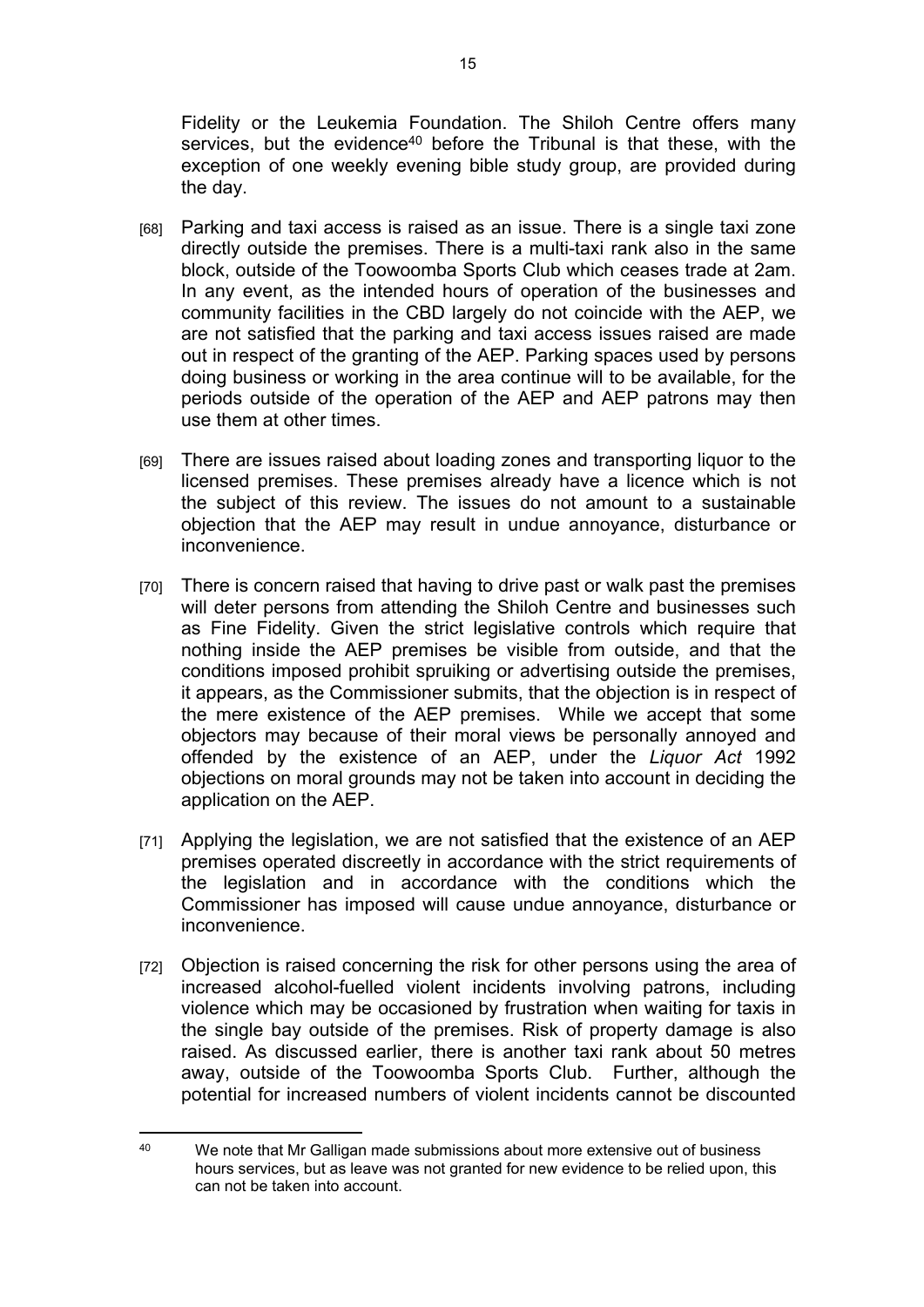altogether, the evidence about the Commissioner's experience suggests, and we accept, that violence is more likely to be associated with mainstream nightclubs rather than AEP clubs. Also, the persons attending the area to use community facilities and to shop will do so outside of the hours during which the second respondent applies for the AEP to operate.

- [73] We accept that the locality, with its concentration of licensed premises with extended trading hours permits, experiences violent incidents. We are not satisfied however on the basis of the material before us, that there is significant potential for increased unwanted interactions and violent incidents as a result of the AEP, between persons working shopping and doing business in the area. Therefore, the objection is not made out.
- [74] Objections on the basis of an adverse effect on health and safety of members of the public through smoking by patrons of the AEP premises, and as a result of concerns about safety generally through unwanted interactions similarly fail, given that the hours of operation of the AEP for the most part do not coincide with the hours of other persons working, shopping and doing business in the area.
- [75] Finally, we consider the issue of the effect on amenity of the community. Community is a broader concept than locality. It may, in an appropriate case, encompass the perceptions of residents about their community, although ultimately little weight, if any, may be accorded to purely subjective feelings.<sup>41</sup>
- [76] The objectors, and the local government authority, refer to Toowoomba's family friendly reputation. They submit that an AEP is not in keeping with it, and that its presence will fundamentally change the character, ambience and atmosphere of Toowoomba. Some objectors also refer to a Christian philosophy.
- [77] The family-friendly and Christian reputation and philosophy, which is relied upon in making the submissions, has, it seems, been fostered and/or maintained, despite the presence of other adult style entertainments in Toowoomba. As discussed earlier, the CBD has an active night club precinct. Toowoomba has a licensed brothel. There are numerous adult stores. The classified advertisements refer to other available adult industry type services.
- [78] The heritage-style ambience of Toowoomba was also specifically raised in objection. In particular, the carnival of Flowers Parade annually marches past where the premises are to be located. However, the premises external appearance must be subdued and discreet. There is no evidence to suggest that there will be significant effects on the amenity as a result of the presence of the premises in the former bank building itself.

<sup>41</sup> *Broad v Brisbane City Council & The Baptist Union of Queensland* [1986] 2 Qd R 317, especially at 325.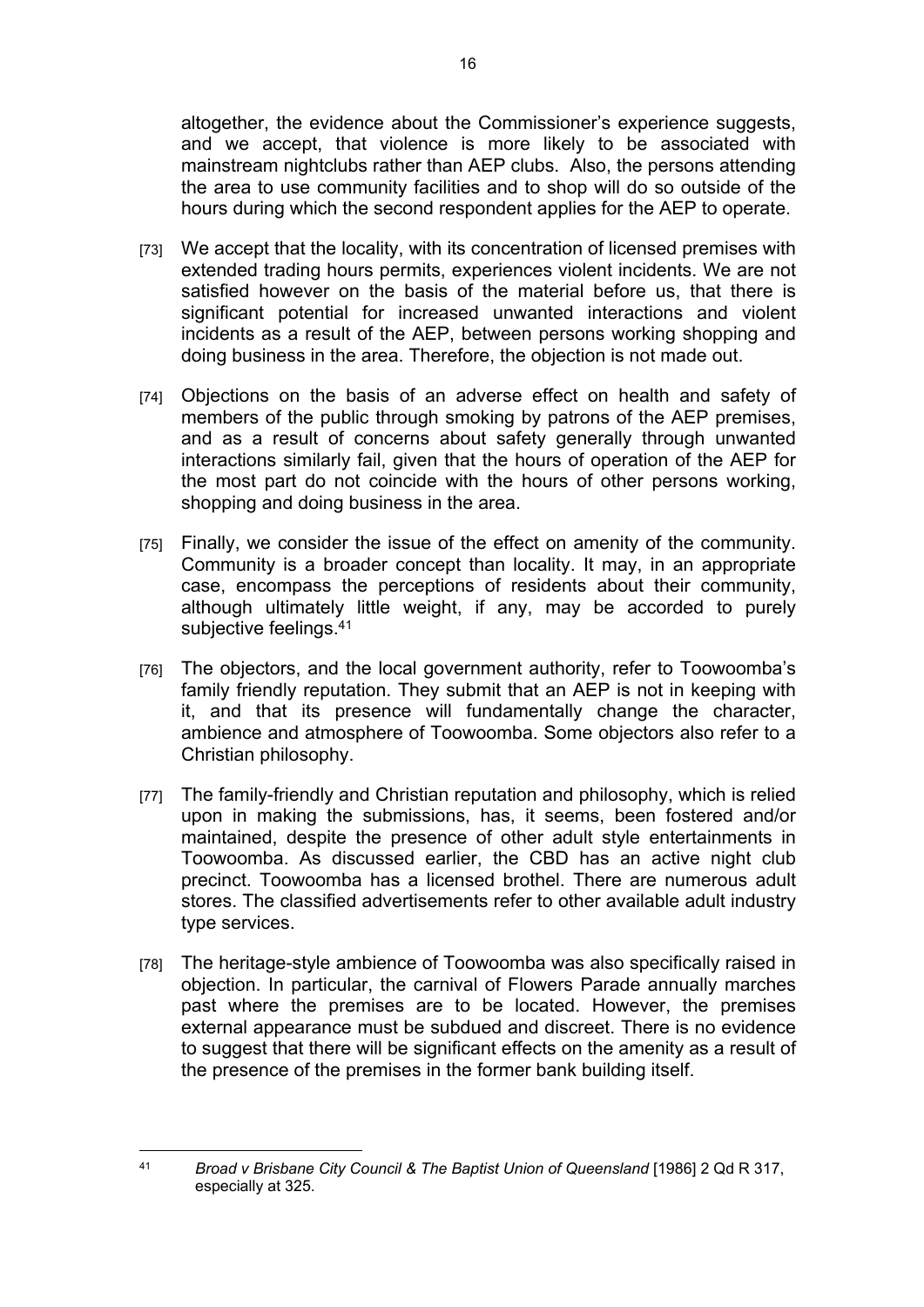- [79] We are not satisfied that an AEP premises in the CBD will fundamentally change the atmosphere, character and ambience of Toowoomba. Further, we are satisfied that the submissions about concern about a flow-on effect, and that more AEP licences may be granted for the area, are not borne out by the Commissioner's experience as discussed earlier.
- [80] Having regard to these matters, we are not satisfied on the material before us, that the mere existence of an AEP premises which must operate discreetly in the manner outlined earlier in order to comply with the *Liquor Act* 1992 and according to the conditions of the permit, will have a significant adverse impact on the amenity of the community.
- [81] Therefore, we are satisfied that the objections raised do not warrant the refusal of the AEP.

### *Comments of the local government authority and assistant police commissioner: s121(1)(c) and (d)*

- [82] These comments have been discussed in considering the s 107D restrictions. They are also similar in many respects to the objections made by members of the public.
- [83] The local authority's comments echoed objections that an AEP premises could adversely affect Toowoomba's family friendly environment; and could adversely impact the amenity of surrounding businesses. It was also concerned that granting one AEP may lead to a proliferation of AEPs in Toowoomba which would substantially affect amenity. These issues have been discussed in considering the objections of members of the public. For the reasons discussed, we are not satisfied that they are a basis for refusing the AEP.
- [84] The local government also commented that if the AEP was granted, it should only operate during hours that the other businesses and facilities in the area are closed. The application was amended only to seek the AEP during the hours that most businesses and facilities do not usually operate.
- [85] The Assistant Police Commissioner's comments about suitability of the licensee have been considered earlier. The remaining comments are about sub-communities operating in close proximity to the premises offering child care, disability and support services and places of worship. We accept that these services and facilities operate in the area. However, the AEP is largely sought for outside of the hours during which they operate. We are not satisfied they provide a basis for refusing the AEP.

#### *Impact on the amenity of the community: s 121(1)(f)*

[86] Although amenity of the community has already been discussed in considering the objections of members of the public made on the basis that there would be an adverse effect on amenity of the community,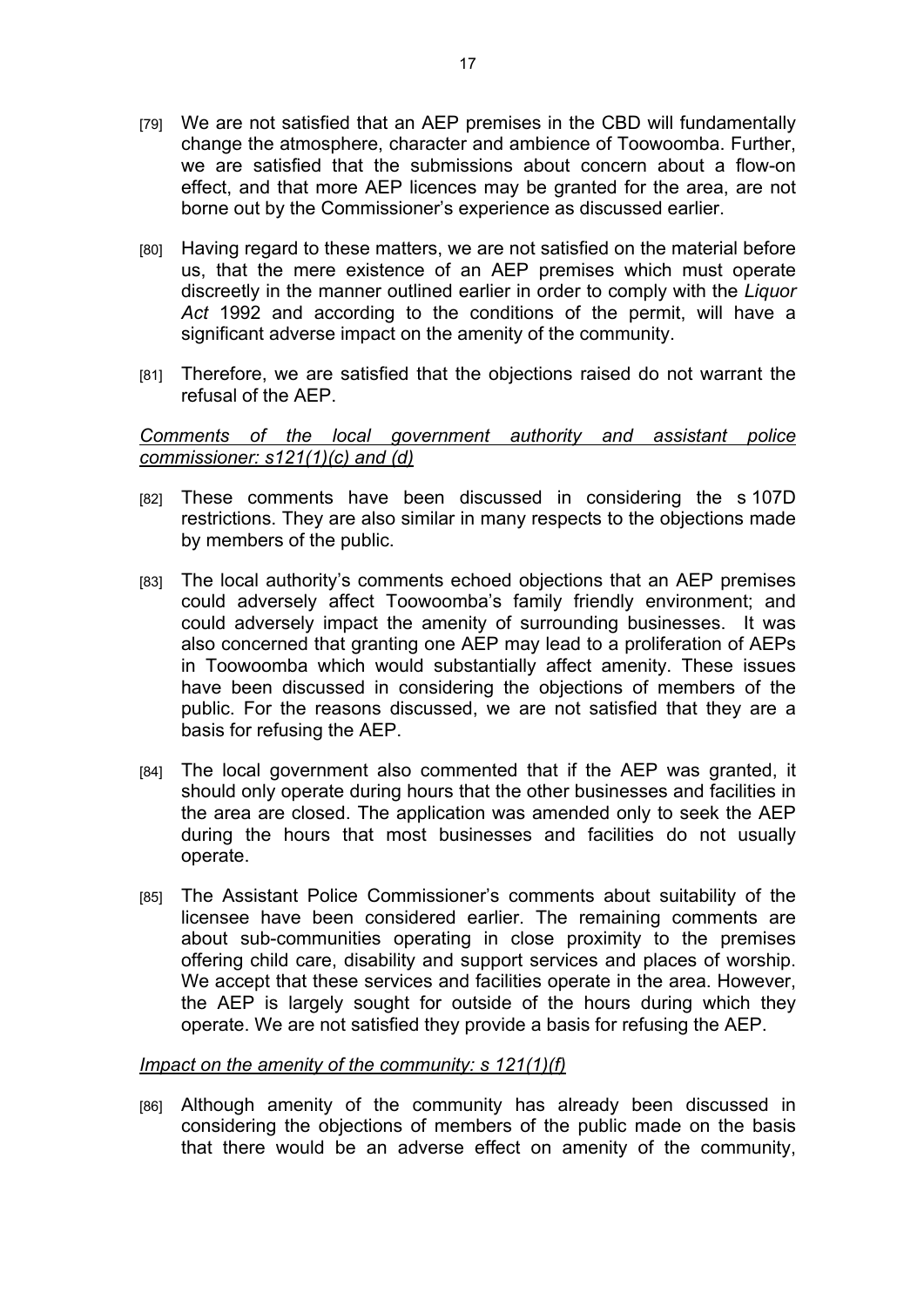s 121(1)(f) separately requires that regard must be had to the impact on the amenity of the community.

- [87] At this stage, we are considering an initial application for an AEP. The Commissioner has been responsible for considering applications for AEPs now for over 10 years and has built up a body of evidence and experience about such premises and the manner in which they do generally affect communities. It was submitted by the applicants that this was irrelevant because Toowoomba is unique. While we accept that each community is different, the evidence of the Commissioner's experience is relevant evidence. The grant of the permit is for a maximum of one year, after which, there will have been the experience of a period of operation which may be considered if a reapplication is made.
- [88] The premises concerned are in the CBD, in an entertainment precinct which already has a number of licensed premises within it. Although the Commissioner's experience is that AEP premises generally tend to be less prone to experience incidents of alcohol related violence, the possibility can not be discounted altogether that there may be incidents at or near the premises. If these occur during the hours of operation of the AEP, those persons using the nearby community and commercial facilities are unlikely to be affected. More entertainment premises in the city may place pressure on transport and parking facilities, but persons attending in respect of the AEP, would largely do so outside of the hours when the community services and commercial businesses (other than some other licensed premises) usually operate.
- [89] We accept that many persons in Toowoomba attribute it with a familyfriendly atmosphere and some with a Christian philosophy, but if it exists, it has developed alongside and co-existed with a licensed brothel, adult shops, and other adult entertainment and escort services that already exist in the Toowoomba community.
- [90] We acknowledge that there will be occasions when the hours of operation of some services and other businesses sometimes coincide with the operation of the AEP to some extent. However, the concerns about the effect on amenity are substantially addressed if the permit generally operates during hours during which the surrounding community services and retail and other commercial businesses do not generally operate and in accordance with the conditions imposed by the Commissioner. We are satisfied that operating hours of 6pm to 5am for the AEP meets this objective.
- [91] We are not satisfied that the grant of an AEP operating largely outside of usual operating hours of services/facilities and most businesses in the locality of the AEP premises in the CBD will unduly impact on the amenity of the Toowoomba community.